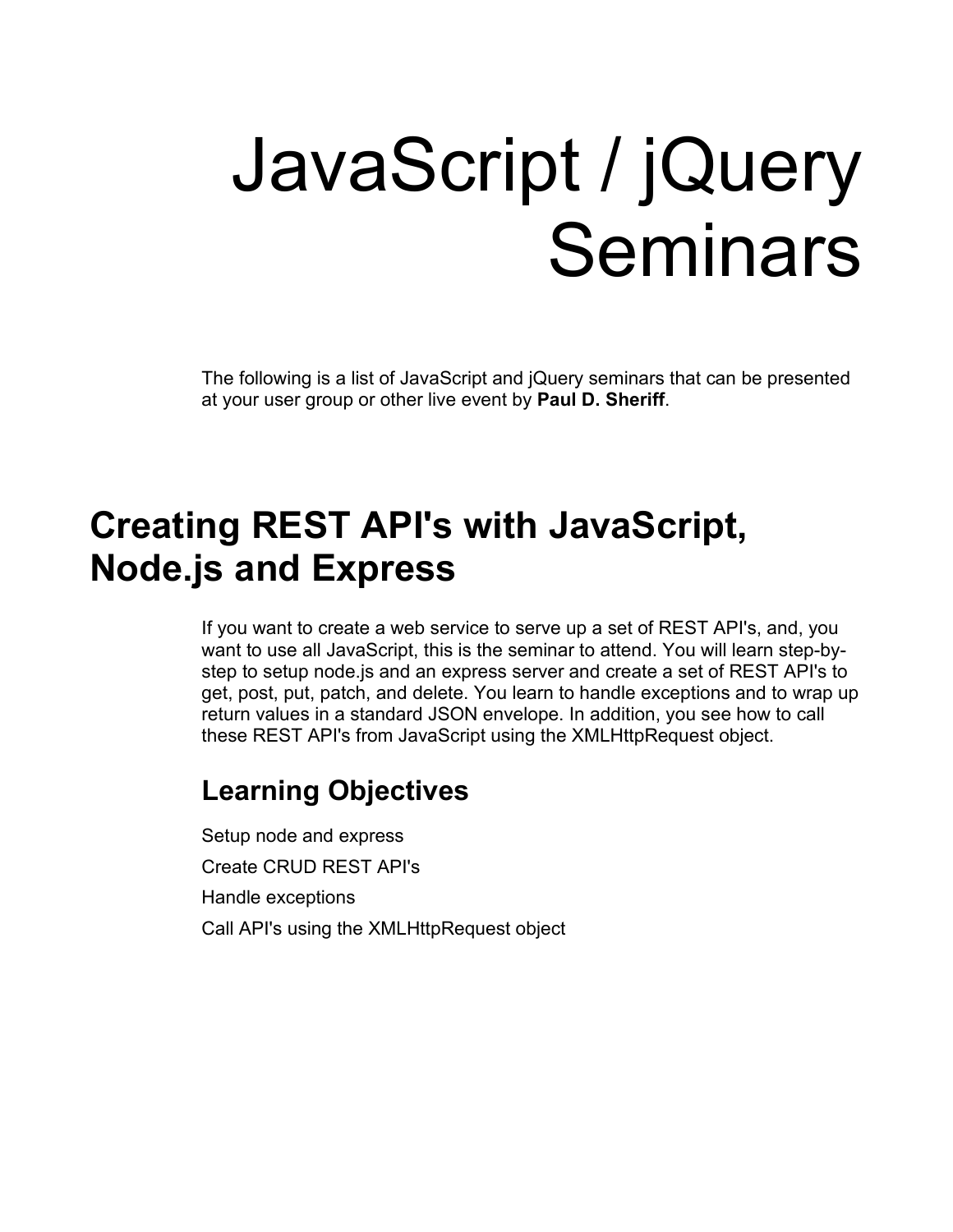# **Creating a Website with JavaScript, Node.js and Express**

A complete website can be created with JavaScript using Node and the Express Generator tool and VS Code. These tools give you a starting point from which to build the rest of your site. In this seminar you build a set of web pages using JSON data and a templating/view engine such as handlebars. By the end of this seminar you will have to tools you need to build fast web sites.

### **Learning Objectives**

Setup node and express Using the Express Generator Using Handlebars Build data-driven web pages

# **Essentials of JavaScript and jQuery**

The de-facto standard language for programming web pages is JavaScript. If you are new to JavaScript and jQuery, this seminar is for you. You will be introduced to both JavaScript and the jQuery library. You learn to create functions, declare, and use variables, interact with, and manipulate, elements on web pages using both JavaScript and jQuery.

### **Learning Objectives**

Creating functions and variables Manipulate web page elements Responding to events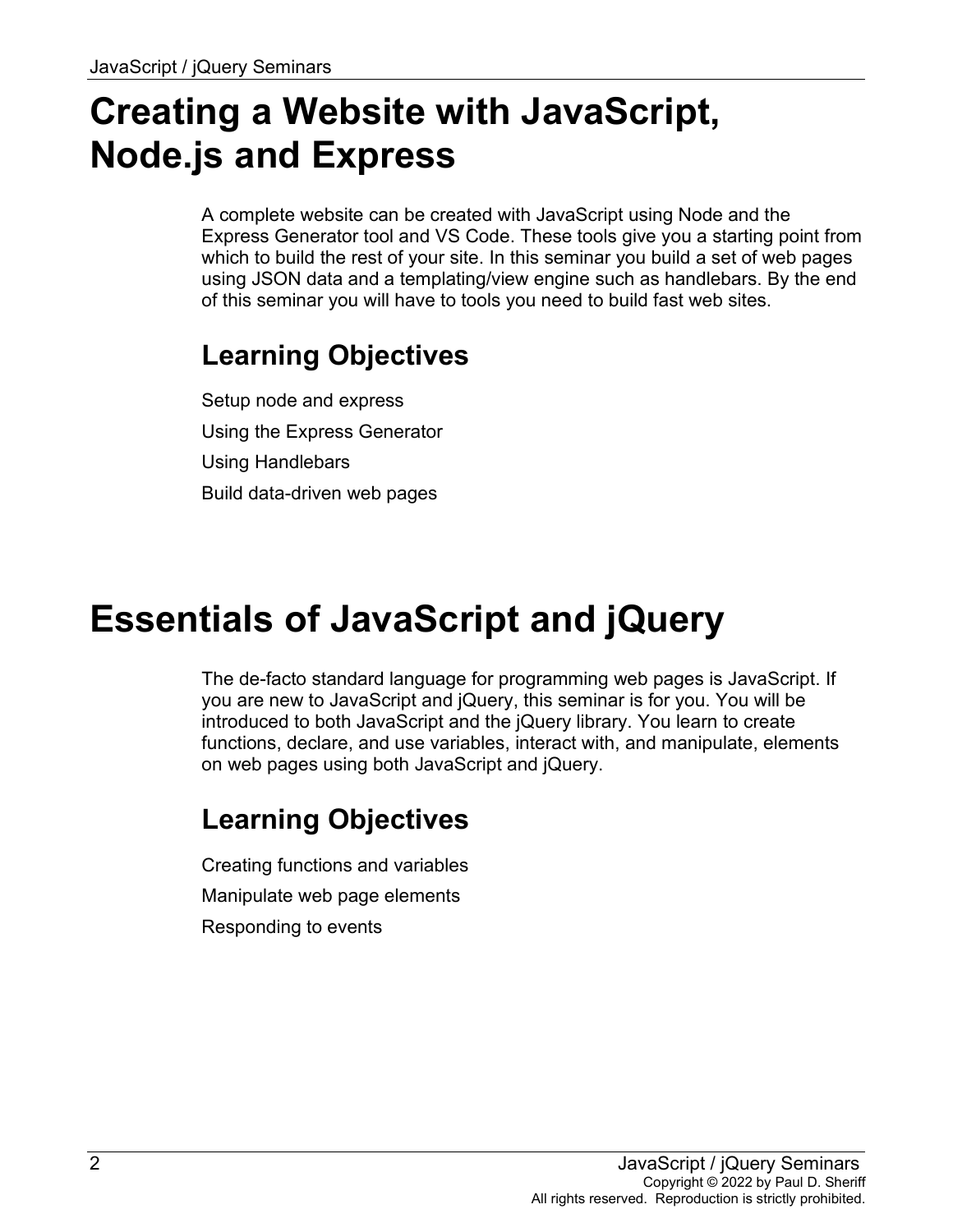# **Cool APIs in JavaScript**

HTML5 and ES6 have added a lot more APIs to the native JavaScript language. All you need is a modern browser. In this seminar you learn to use drag and drop, storing data in seminar and local storage, playing video and audio, interacting with the webcam on your computer. In addition, you learn about geolocation and how to combine this with google maps.

### **Learning Objectives**

Drag and Drop Web Storage Geolocation and Google maps

# **Asynchronous Programming in JavaScript**

Promises and async/await are the modern methods of asynchronous programming in JavaScript. In this seminar you see a comparison and contrast between callbacks and promises. You also learn to use the async and await keywords to make working with promises much easier. If you have not worked with promises yet, this seminar is for you as this takes you from beginning to intermediate promise usage.

### **Learning Objectives**

Using Callbacks Creating and using Promises Using Async and await

# **Upload Multiple Files Asynchronously**

In this seminar you learn how to use jQuery, JavaScript, Ajax and a Web API method to upload multiple files asynchronously. As each file is uploaded, a progress bar is displayed to indicate the progress for each file. In order to accomplish this, you learn to clone an HTML template for each file selected to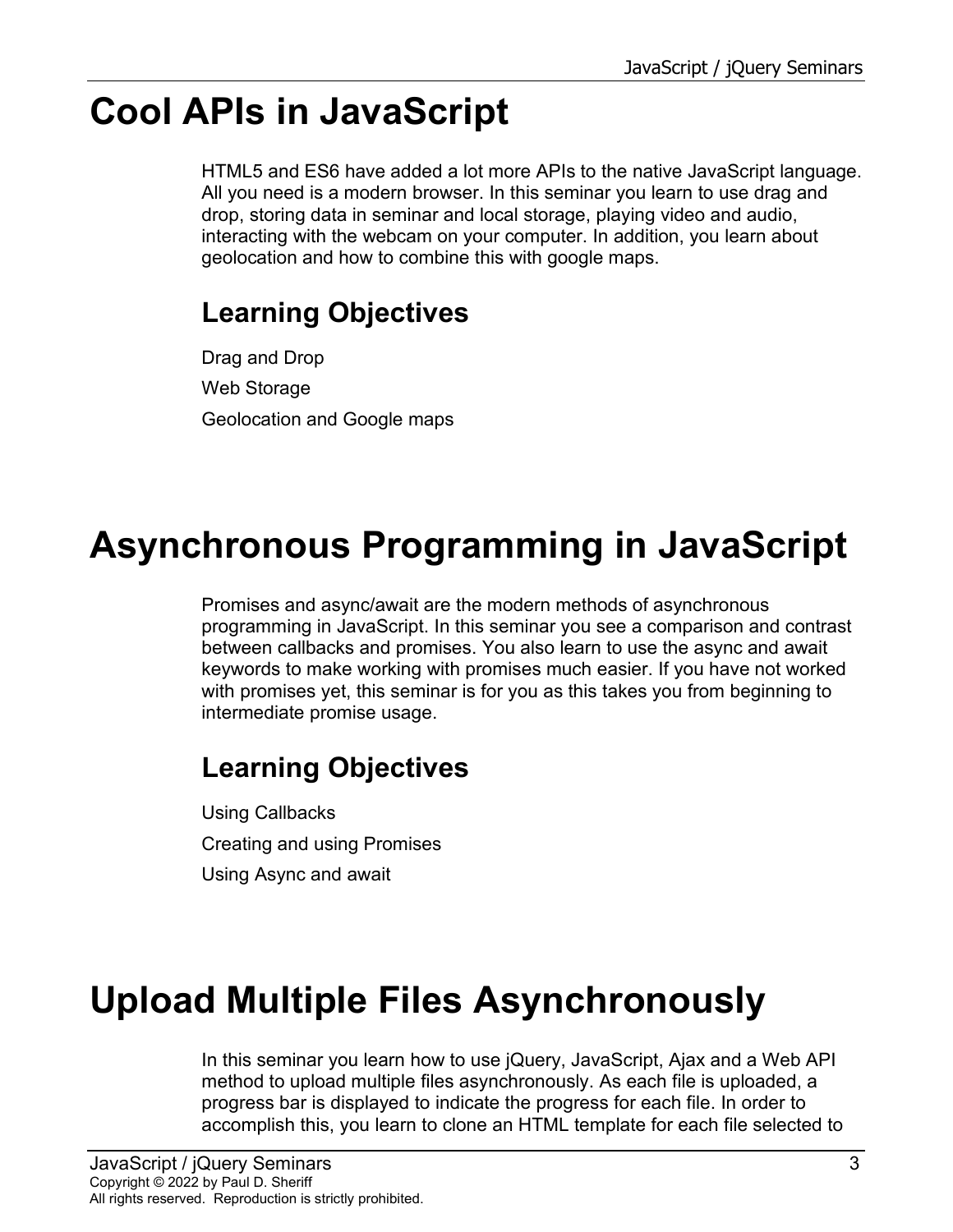upload. You also learn to upload additional data with each file. Yes, you can find free, open-source libraries to help you do this, but it is always good to know how these things work under the hood.

#### **Learning Objectives**

Select multiple files to upload Pass data for each file Create progress bar for each file uploaded

### **Apply SPA Techniques to JavaScript Applications**

There are many frameworks such as Angular and React that help you develop client-side applications in a very structured manner. They help you create Single Page Applications (SPA) where each page, and the logic for each page are created separately. The purpose of this seminar is not to replace these frameworks, but to show you how to use these same techniques using JavaScript and jQuery. You may have a huge investment in JavaScript and jQuery and can't, or maybe don't want to, convert to these new frameworks. However, you do want to create a SPA and have a nice structured approach to development using JavaScript and jQuery. In this seminar I present a method to create a SPA using HTML, Bootstrap and jQuery and how to structure your application files.

#### **Learning Objectives**

How to load partial HTML pages Add custom CSS and JavaScript to partial pages Handle the back button and the window title Create a CRUD page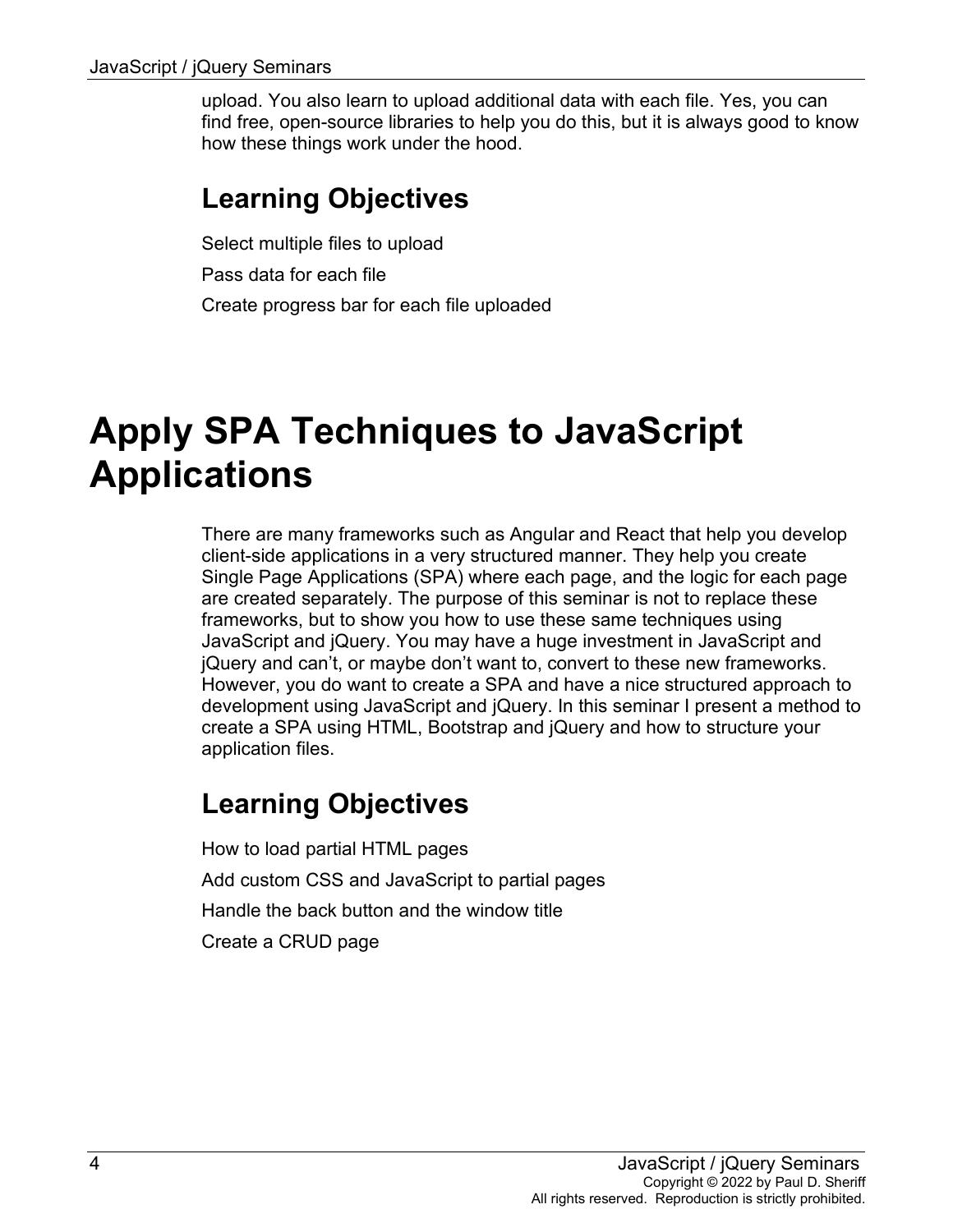# **Improve your Web Pages using Closures and Templating**

Many client-side developers struggle with how to use closures. The best way to learn is to take a simple page that does not have closures and convert it to use them. This seminar then presents how to use the mustache.js templating library. This library helps you separate your JavaScript/jQuery code from your HTML when building dynamic pages. Using both techniques together makes creating a CRUD page easy.

### **Learning Objectives**

Learn the basics of closures Use mustache.js to simplify jQuery code A CRUD page using jQuery and mustache

# **Calling a Web API using Ajax**

Many web developers tend to do a lot of post backs because they are more comfortable in C# than with JavaScript and jQuery. However, with just a little JavaScript, jQuery and good use of JSON from a Web API you can eliminate a lot of round trips and thus increase the performance of your web pages. This seminar will show you how to work with JSON objects to create an add, edit, and delete page. Web API calls are used to retrieve and modify the data. This seminar uses HTML, JavaScript, and jQuery to illustrate working more on the client-side.

### **Learning Objectives**

Retrieve data using Ajax Posting data using Ajax